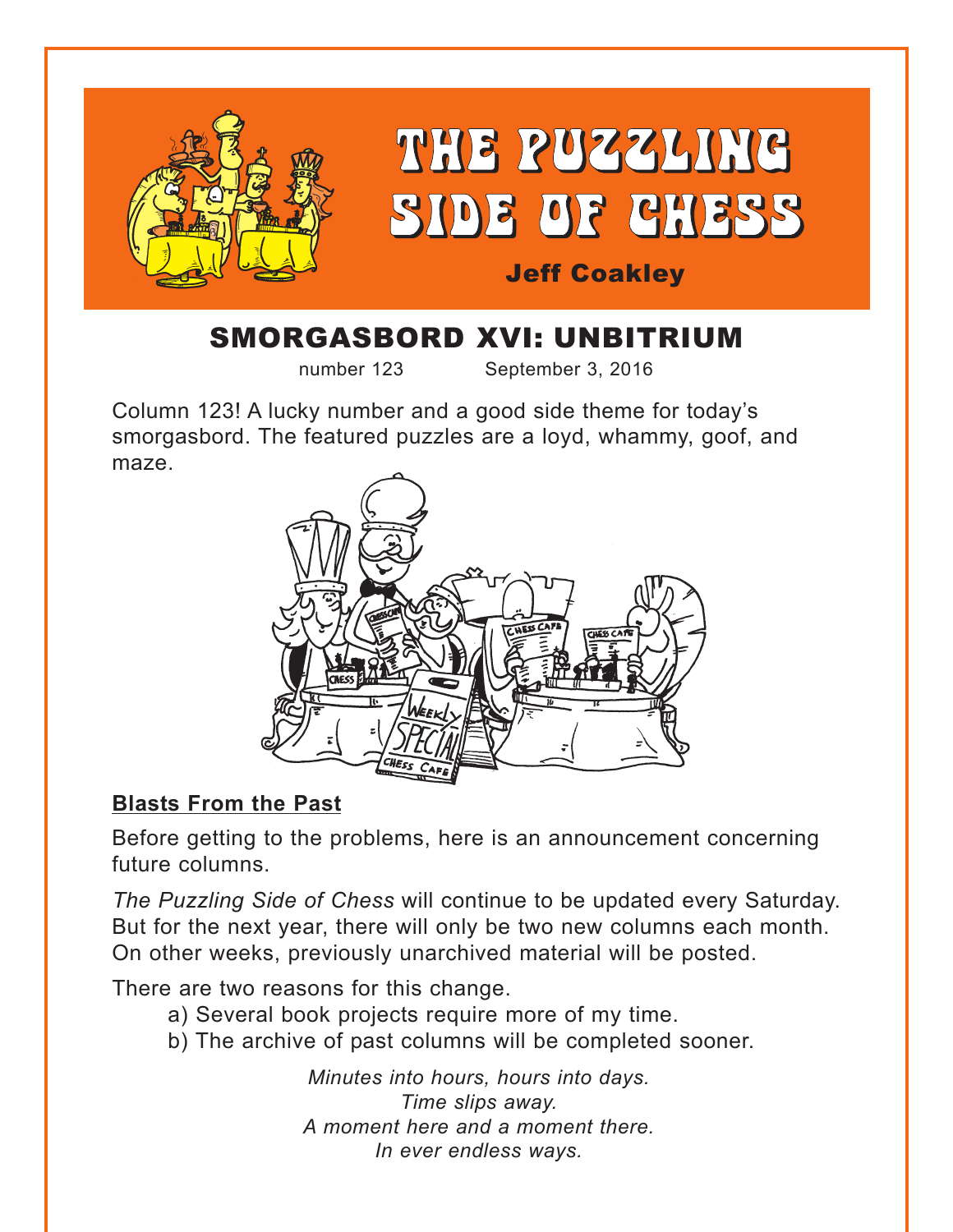### **Triple Loyd 60**

<span id="page-1-0"></span>

Place the black king on the board so that:

- A. Black is in checkmate.
- B. Black is in stalemate.
- C. White has a mate in 1.



The number 123 is not prime. It can be divided by 3 and 41.

### Double Whammy 66



White plays two moves in a row to mate Black. See explanation on next page.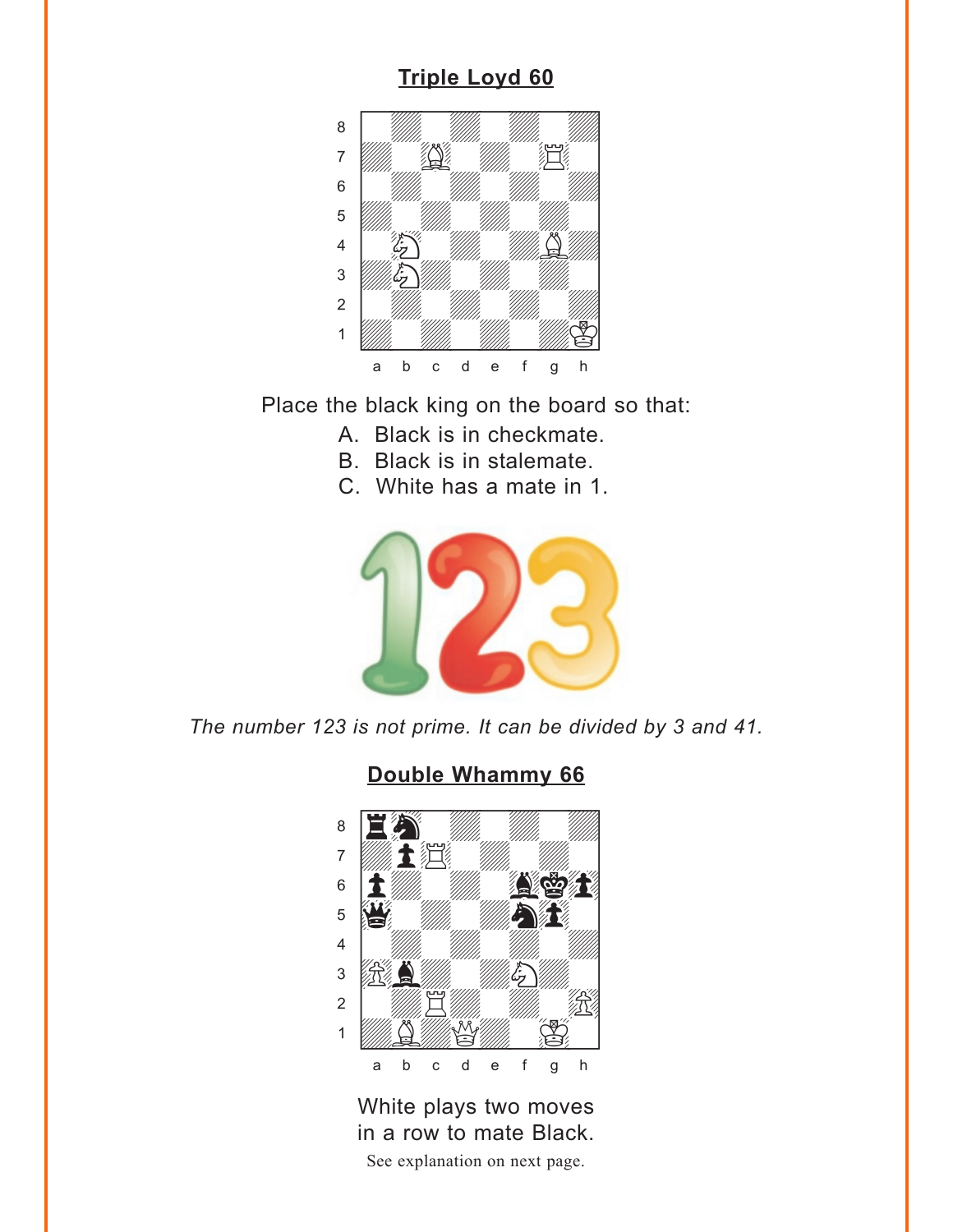<span id="page-2-0"></span>Special instructions for *double whammies*.

- a) White plays two moves in a row to mate Black.
- b) The first move may not be check.
- c) Either move may be a capture.
- d) Both moves may be with the same piece.
- e) Black does not get a turn.
- f) White may not place their own king in check on the first move, even if they get out of check with the second move.



123 is the atomic number of Unbitrium, a chemical element that does not appear on the standard *periodic table*, which ends at 118. Scientists hypothesize its existence but the element has never been discovered or "synthesized". A missing piece of the universal puzzle.

**[Who's the Goof? 34](#page-5-0)**

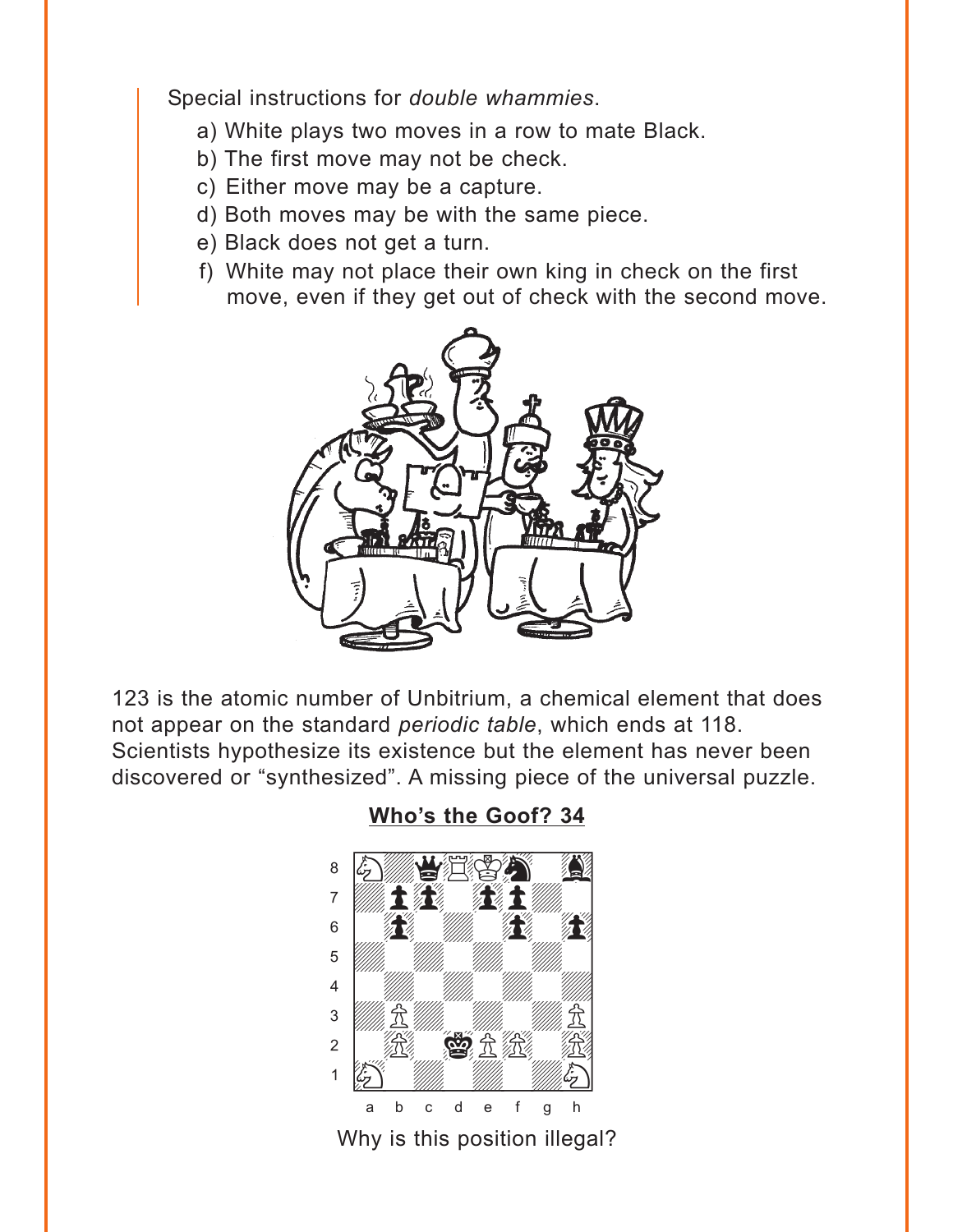<span id="page-3-0"></span>

*Missouri Highway 123, from Weableau to Willard.*

The next puzzle is a *Toronto style* chess maze. Captures are not allowed. For more details, see the instructions below (and column 69).



**[Chess Maze 17](#page-6-0)**

Which kind of promoted piece gets through the maze fastest? Rook, bishop, or knight?

Only the white pawn moves. When it reaches the last rank, it may become a rook, bishop, or knight. But not a queen. After the promotion, only the promoted piece moves. Find the shortest path to capture the black king, without taking any pieces or moving to a square attacked by a black piece. It is possible to go through the maze with a rook, bishop, or knight. Figure out which piece has the shortest path, and which the longest.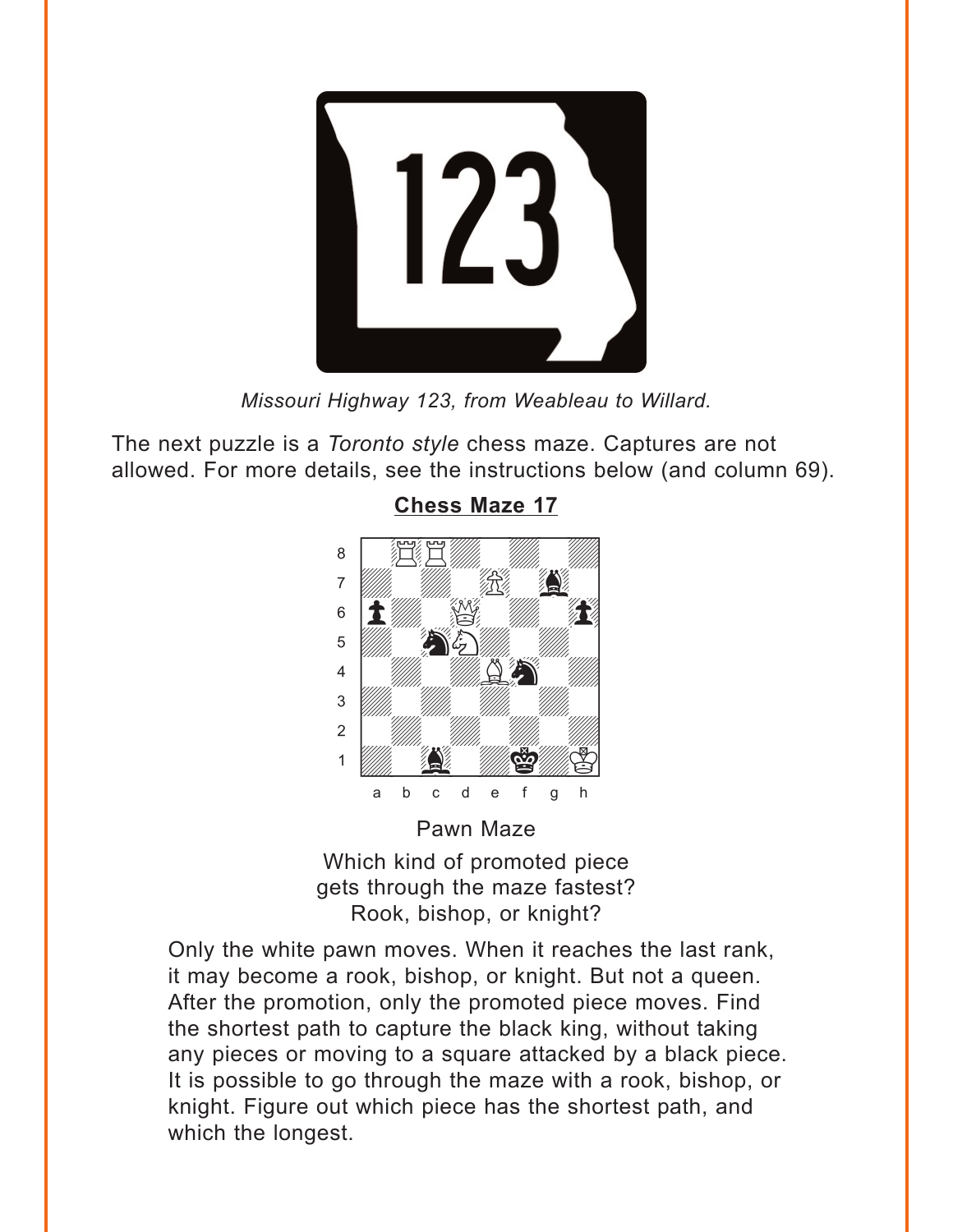# <span id="page-4-0"></span>**SOLUTIONS**

All problems by J. Coakley, Puzzling Side of Chess (2016).

**PDF hyperlinks.** You can advance to the solution of any puzzle by clicking on the underlined title above the diagram. To return to the puzzle, click on the title above the solution diagram.

**Archives.** Other columns with similar problems can be found in the Puzzling Side archives.



**Triple Loyd 60** 

## Double Whammy 66



 $1.Rq2$ Clearing a diagonal, double pinning. 2. Nh4# Clearing a diagonal, mating.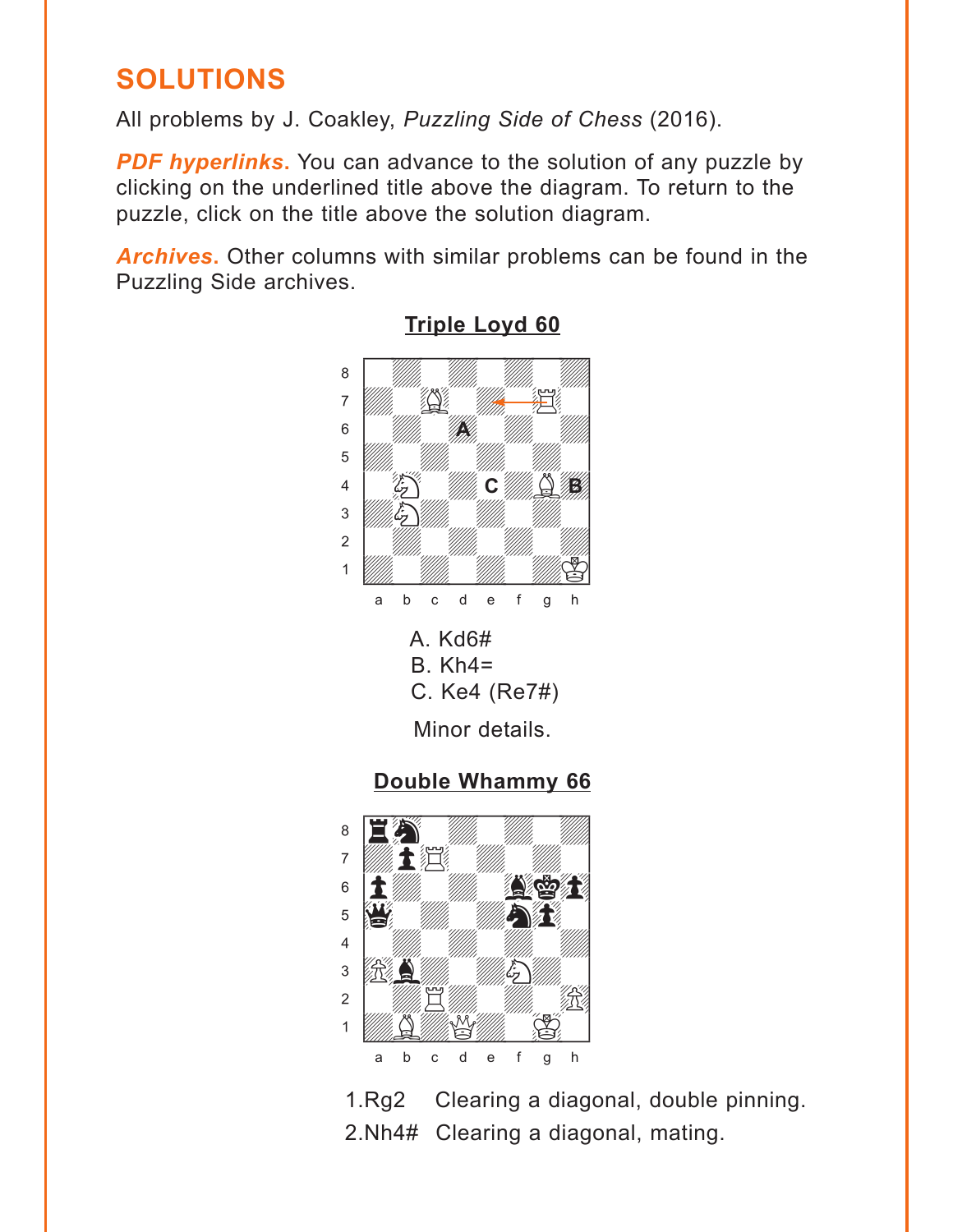#### **Who's the Goof? 34**

<span id="page-5-0"></span>

The position is illegal because the black king cannot be on d2.

The white pawn formation is an impenetrable "box". There is no possible sequence of previous moves by the white pawns that would have allowed the black king to enter the box and reach d2. All squares on the third rank have been under constant attack.

Other features in the position are legal.

- a) The last move was the underpromotion d7-d8=R+. White would have been in check from the black queen on c8, so the preceding move by Black was the capture ... Qb8xc8+.
- b) One of the three white knights is a promoted pawn.
- c) The white king reached e8 via h6 and g7. For example, Black plays ...gxf6 (and ...d5) and clears the 8th rank. The white king proceeds to h6 followed by Kg7-f8-e8. The black bishop returns to h8 before ...h6 is played.